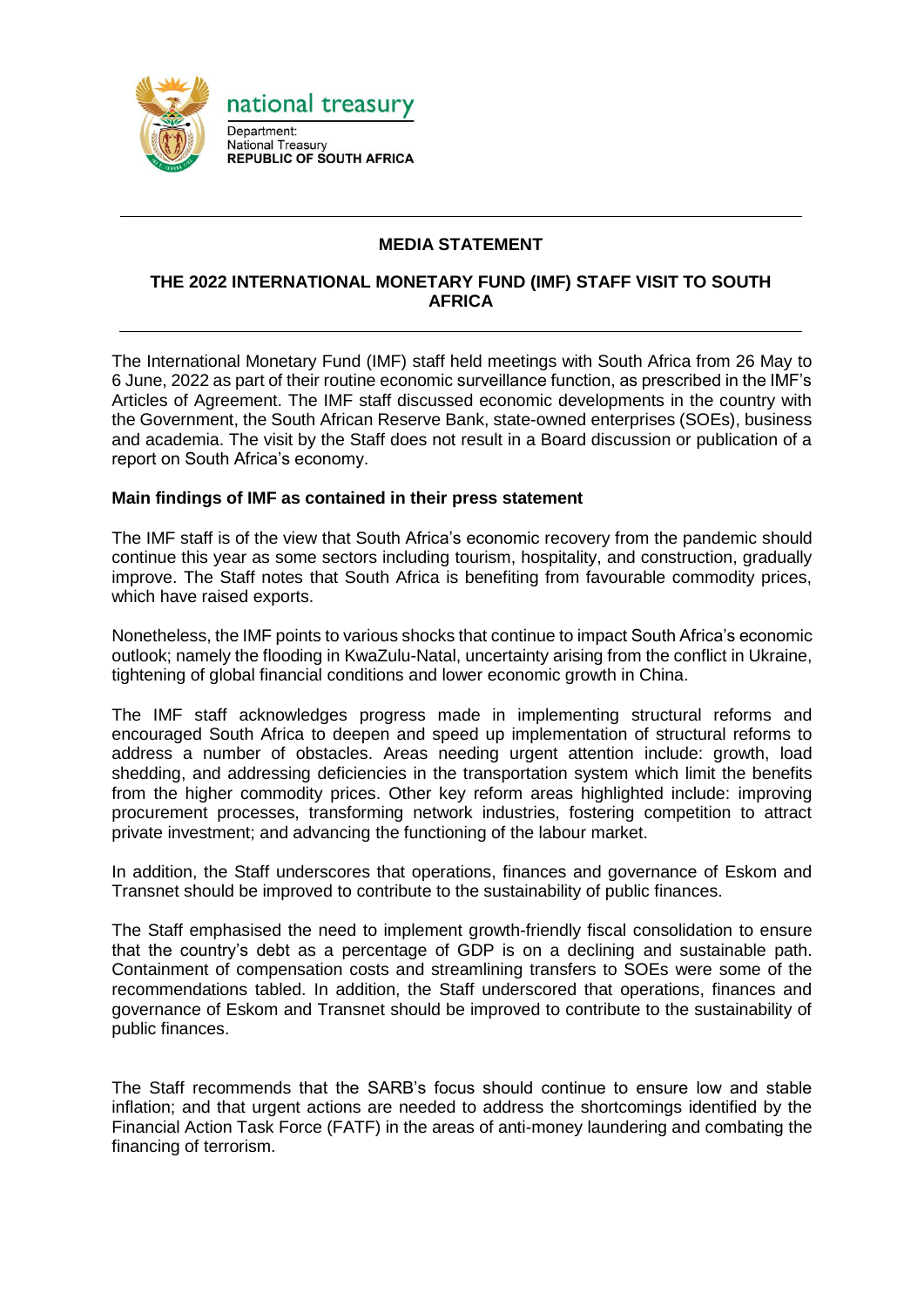# **Government's response**

The National Treasury acknowledges that South Africa's economic recovery has been uneven and that risks remain high. In general, the IMF's concerns are aligned with Government's response programme to stimulate economic growth, which is guided by South Africa's Economic Reconstruction and Recovery Plan (ERRP) as well our commitment towards growth and fiscal sustainability as highlighted in the 2022 Budget.

### **(a) Fiscal framework**

In the 2022 Budget, it was emphasized that permanent increases in spending will be financed in a way that does not worsen the fiscal deficit.

On fiscal risks posed by some SOEs, the Presidential State-Owned Enterprises Council is considering their value add and which SOEs will be rationalised or consolidated to reduce their continuing demand on South Africa's public resources.

The National Treasury is working on a sustainable solution to deal with Eskom's debt in a manner that is equitable and fair to all stakeholders. Any solution will be contingent on continued progress to reform South Africa's electricity sector and Eskom's own progress on its turnaround plan and its restructuring.

### **(b) Structural reform implementation**

National Treasury remains committed to fast-tracking structural reforms to foster job-led growth, as supported through Operation Vulindlela. A total of 26 structural reforms were prioritised and of this total, 8 reforms have been completed while another 11 are progressing well.

Key achievements to date on structural reforms implementation include: concluding the spectrum auction, opening bid windows 5 and 6 of the renewable energy programme, publishing the draft electricity regulation amendment bill, Cabinet approval of the white paper on the National Rail Policy, publishing of the Green Drop report to ensure better monitoring of water and wastewater treatment quality, publishing the revised critical skills list, issuing of the RFP (Request For Proposal) to initiate third party access to the freight rail network. Looking ahead, work is also underway to reform the procurement system and launching of the e-Visa system in 14 countries.

Concerning energy security, the process of unbundling Eskom is underway. On 17 December 2021 the National Transmission Company South Africa SOC Limited (NTCSA) was executed. Eskom has also applied to the National Energy Regulator of South Africa for the transmission license for the Transmission Company.

On environmental matters, South Africa remains committed to address climate change based on science, equity and sustainable development. South Africa's Presidential Climate Finance Task Team will advise the country on the execution of the Just Energy Transition (JET).

### **Conclusion**

Government recognizes the need to address deep-rooted socioeconomic challenges, including unemployment, inequality, and poverty, while stabilizing government debt. To this end, Government's steadfast commitment to restoring sustainability to public finances is supported by better than expected revenue collection, albeit temporary, and fiscal restraint. As stated in the 2022 Budget, government is using a portion of the additional revenue to reduce the fiscal deficit and stabilise debt, with the majority targeted to address urgent social needs, promote job creation through the presidential employment initiative, and support the public health sector. Faster implementation of economic and SOE reforms, accompanied by